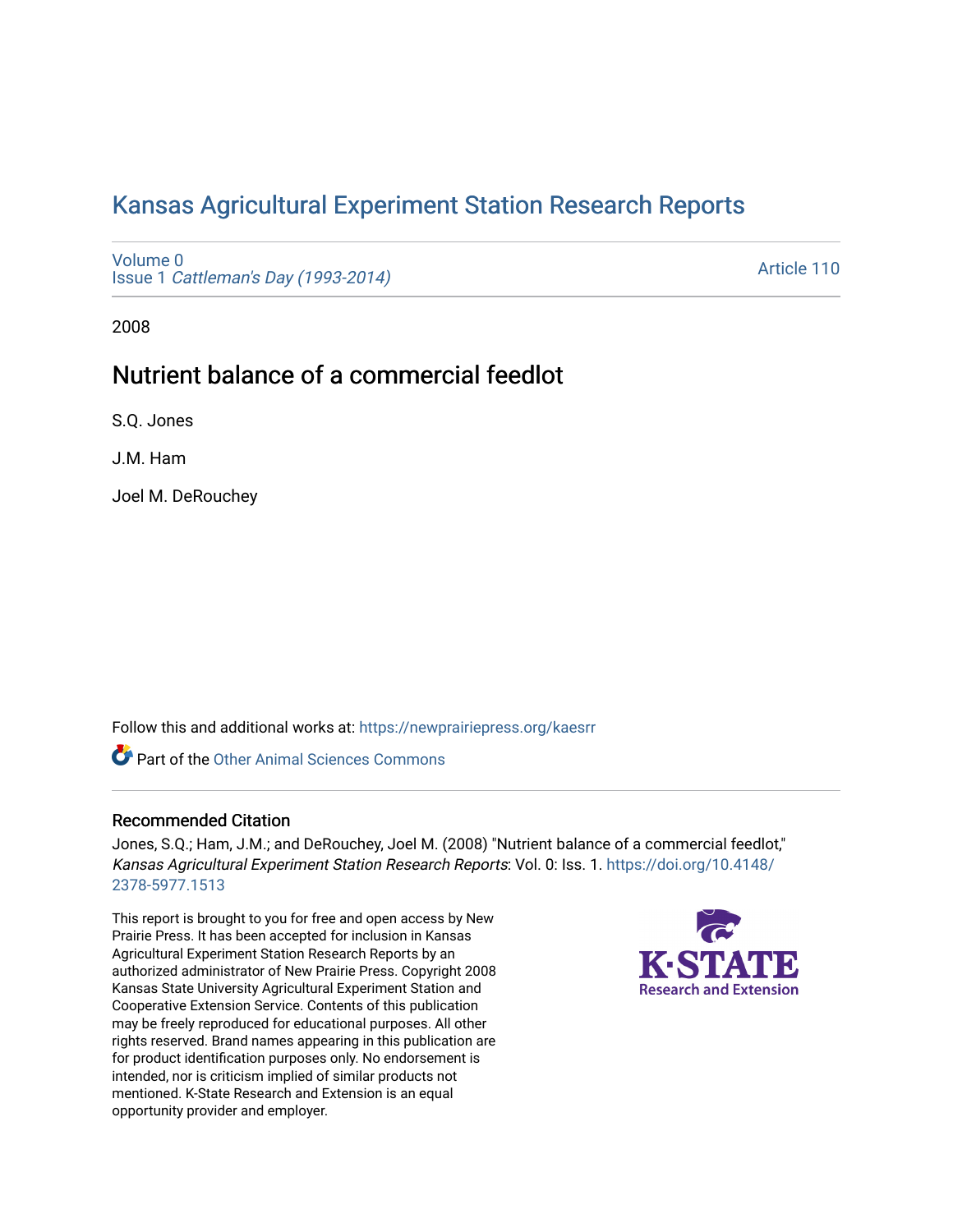## Nutrient balance of a commercial feedlot

### Abstract

The ability to develop nutrient balance for a livestock operation is important for maintaining a long-term sustainable production system and for compliance with current and future environmental regulations. Producers invest considerable financial resources in farm inputs, primarily feed and livestock. When animals leave the farm, they retain a portion of the feed nutrients they consumed, but the majority of consumed nutrients are excreted. Once excreted, certain compounds in the manure volatilize, which lowers the manure nutrient content and diminishes economic value of the manure as fertilizer. In addition, these volatile compounds can create air quality concerns. Operations designated as concentrated animal feeding operations must develop nutrient management plans to provide documentation that the manure produced will be applied at agronomic rates for environmental protection. Understanding the nutrient balance of a livestock operation is critical in developing whole-farm manure management plans. Objectives of this experiment were to determine the nutrient balance of a commercial feedlot and measure amounts of recoverable nitrogen and phosphorus from the feedlot pen surface.

#### Keywords

Cattlemen's Day, 2008; Kansas Agricultural Experiment Station contribution; no. 08-212-S; Report of progress (Kansas State University. Agricultural Experiment Station and Cooperative Extension Service); 995; Beef; Cattle; Nutrient balance; Nitrogen; Phosphorus

#### Creative Commons License



This work is licensed under a [Creative Commons Attribution 4.0 License](https://creativecommons.org/licenses/by/4.0/).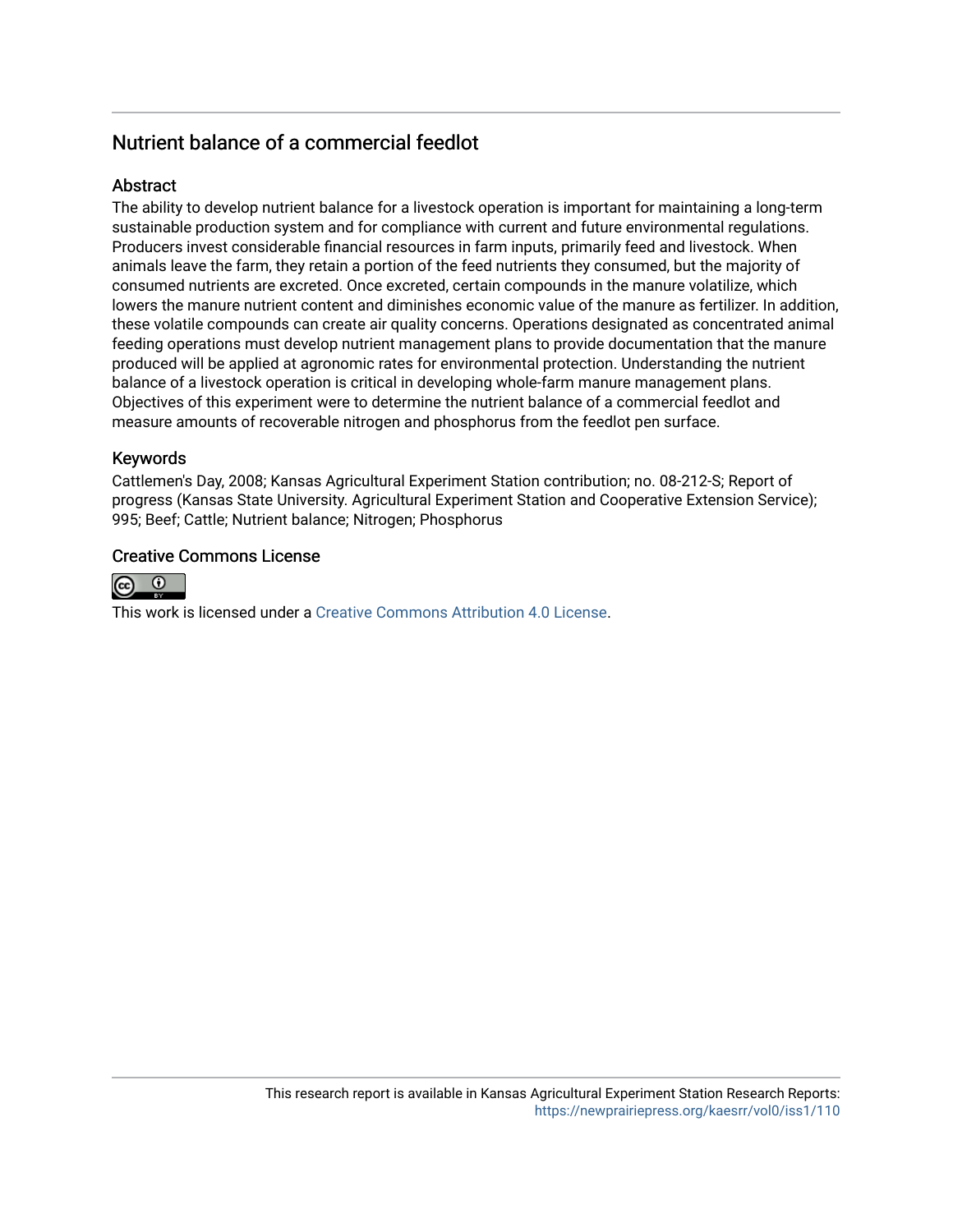#### **NUTRIENT BALANCE OF A COMMERCIAL FEEDLOT**

*J. M. DeRouchey, S. Q. Jones, and J. M. Ham<sup>1</sup>*

#### **Introduction**

The ability to develop nutrient balance for a livestock operation is important for maintaining a long-term sustainable production system and for compliance with current and future environmental regulations. Producers invest considerable financial resources in farm inputs, primarily feed and livestock. When animals leave the farm, they retain a portion of the feed nutrients they consumed, but the majority of consumed nutrients are excreted. Once excreted, certain compounds in the manure volatilize, which lowers the manure nutrient content and diminishes economic value of the manure as fertilizer. In addition, these volatile compounds can create air quality concerns. Operations designated as concentrated animal feeding operations must develop nutrient management plans to provide documentation that the manure produced will be applied at agronomic rates for environmental protection. Understanding the nutrient balance of a livestock operation is critical in developing whole-farm manure management plans.

Objectives of this experiment were to determine the nutrient balance of a commercial feedlot and measure amounts of recoverable nitrogen and phosphorus from the feedlot pen surface.

#### **Experimental Procedures**

A commercial feedlot in south-central Kansas with a capacity of approximately 35,000 cattle was used for this experiment from November 2005 to May 2006. Within the feedlot, eight adjoining pens were used for data collection. Both heifers and steers, as well as cattle at different weights and feeding durations, were used in the experiment. Average number of head and body weight per pen were 66 and 958 lbs, respectively. Each pen had a total area of 20,664  $ft^2$ , which equated to an average of 313.5  $\text{ft}^2$  per head.

Daily logs were kept for each pen. Data included head count, ration, and amount of feed delivered. Data also were provided on starting and ending weight for each group of cattle housed in the pens. Data were used to determine occupancy of pens during the entire experiment.

Samples of all rations fed during the experiment were taken at the bunk for analyses of daily calculations of nitrogen and phosphorus intake. Diets were based on steam-flaked corn, corn silage, alfalfa hay, and wet distiller's grains, and the proportions of each varied with feeding stage.

Prior to the experiment, all pens were cleaned uniformly following the standard pro-

l

<sup>&</sup>lt;sup>1</sup>Department of Agronomy.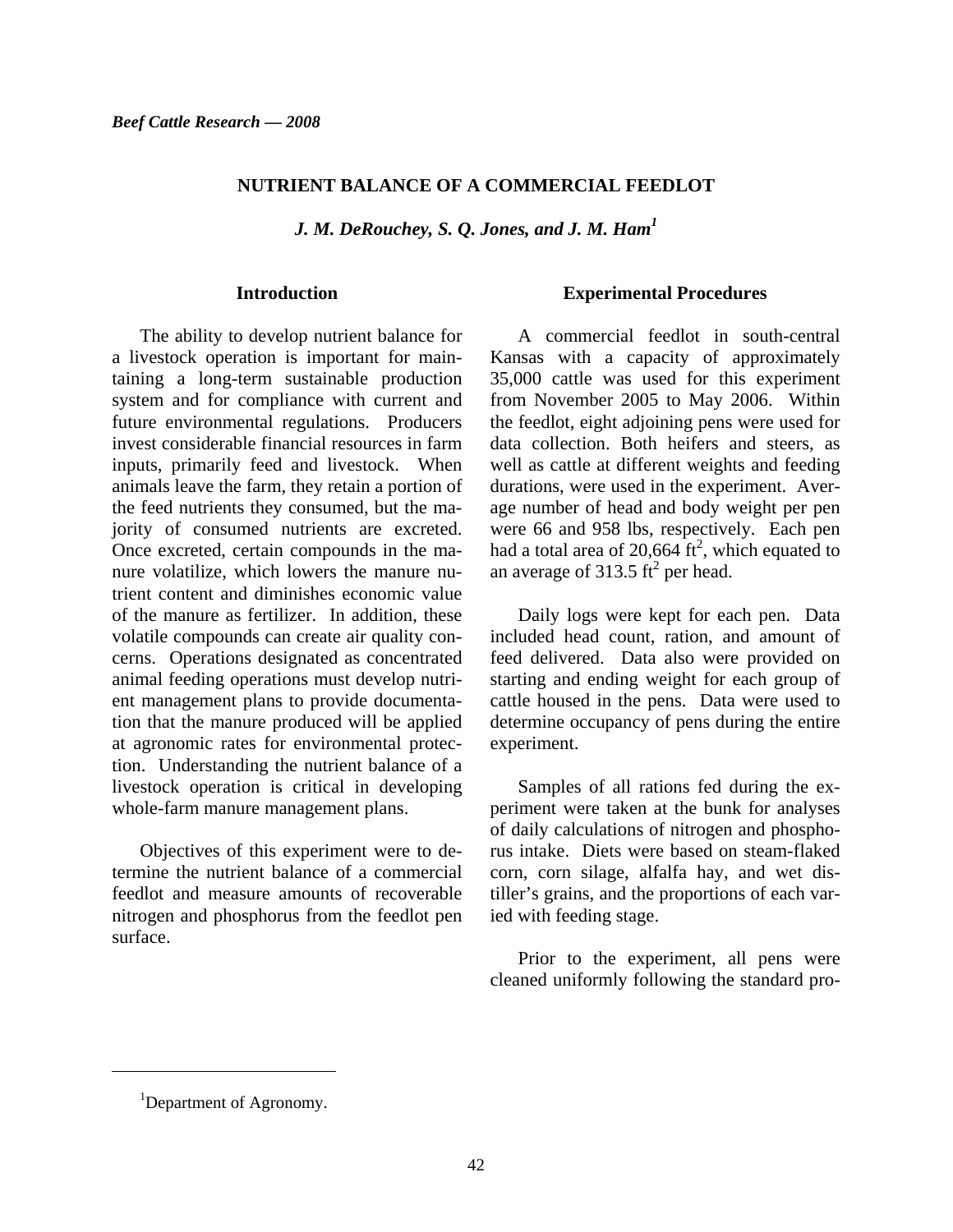tocol of the feedlot. At the conclusion of the experiment, pens were individually cleaned and weights of removed manure were recorded by pen. All manure removed from the eight pens was hauled to a common storage area and piled. A total of 15 manure samples (approximately 30 lbs total) were then taken from the manure pile representing all eight pens. This composite sample was mixed thoroughly and sub-sampled. Four sub-samples were collected and analyzed at a commercial laboratory for Kjeldahl nitrogen and phosphorus. The four sub-sample analyses were averaged to determine the mean concentration of nutrients in the collected manure.

All calculations were completed on a per animal basis within pen. Results are presented as grams/animal per day (Tables 1 and 2). Intakes of nitrogen and phosphorus were calculated based on daily feed deliveries and analyzed nutrient levels of the diets. Values of nitrogen and phosphorus retention are referenced from values obtained from Kissinger et al. (2007) in a large scale nutrient balance study representing six feedlots in Nebraska (nitrogen  $= 28.0$  grams per animal per day; phosphorus = 6.5 grams per animal per day). Excretion of nitrogen and phosphorus was determined by subtraction of retained nutrients from nutrient intake. Nitrogen and phosphorus in manure were determined from the actual manure analysis and volume of manure collected by pen. Amounts of nitrogen and phosphorus lost were determined by subtracting the amount excreted from the amount in the collected manure. Also, the standard deviation for each calculated value was determined.

#### **Results and Discussion**

Nitrogen intake for cattle in the experiment was 210.7 grams/animal per day. Based on the assumed nitrogen retention of 28 grams/animal per day, 13.3% of nitrogen fed was retained by the animal. In addition, 135.6 grams/animal per day of nitrogen was lost or

non-recovered, which represents 74.2% of the amount of nitrogen excreted.

**Table 1. Nitrogen Balance of a Commercial Feedlot<sup>a</sup>**

| Item,                      | Mean       | SD   |
|----------------------------|------------|------|
| N intake, g/animal daily   | 210.7      | 29.8 |
| N retained, g/animal daily | $28.0^{b}$ |      |
| N excreted, g/animal daily | 182.7      | 29.8 |
| N manure, g/animal daily   | 47.1       | 14.4 |
| N lost, g/animal daily     | 135.6      | 26.6 |
| N lost, % of excreted      | 74.2.      | 7.6  |

a Represents eight pens in a 35,000 cattle capacity feedlot from November 2005 through May 2006.

<sup>b</sup>Referenced value from Kissinger et al. (2007).

**Table 2. Phosphorus Balance of a Commer**cial Feedlot<sup>a</sup>

| Item,                      | Mean      | SD   |  |
|----------------------------|-----------|------|--|
| P intake, g/animal daily   | 33.0      | 43   |  |
| P retained, g/animal daily | $6.5^{b}$ |      |  |
| P excreted, g/animal daily | 26.5      | 4.3  |  |
| P manure, g/animal daily   | 17.6      | 5.4  |  |
| P lost, g/animal daily     | 8.8       | 4.7  |  |
| P lost, % of excreted      | 33.3      | 18.5 |  |

<sup>a</sup>Represents eight pens in a 35,000 cattle capacity feedlot from November 2005 through May 2006.

<sup>b</sup>Referenced value from Kissinger et al. (2007).

Phosphorus intake for cattle in the experiment was 33.0 grams/animal per day. Based on the assumed phosphorus retention of 6.5 grams/animal per day, 19.7% of phosphorus

fed was retained by the animal. Also, 8.8 grams/animal per day phosphorus was lost or